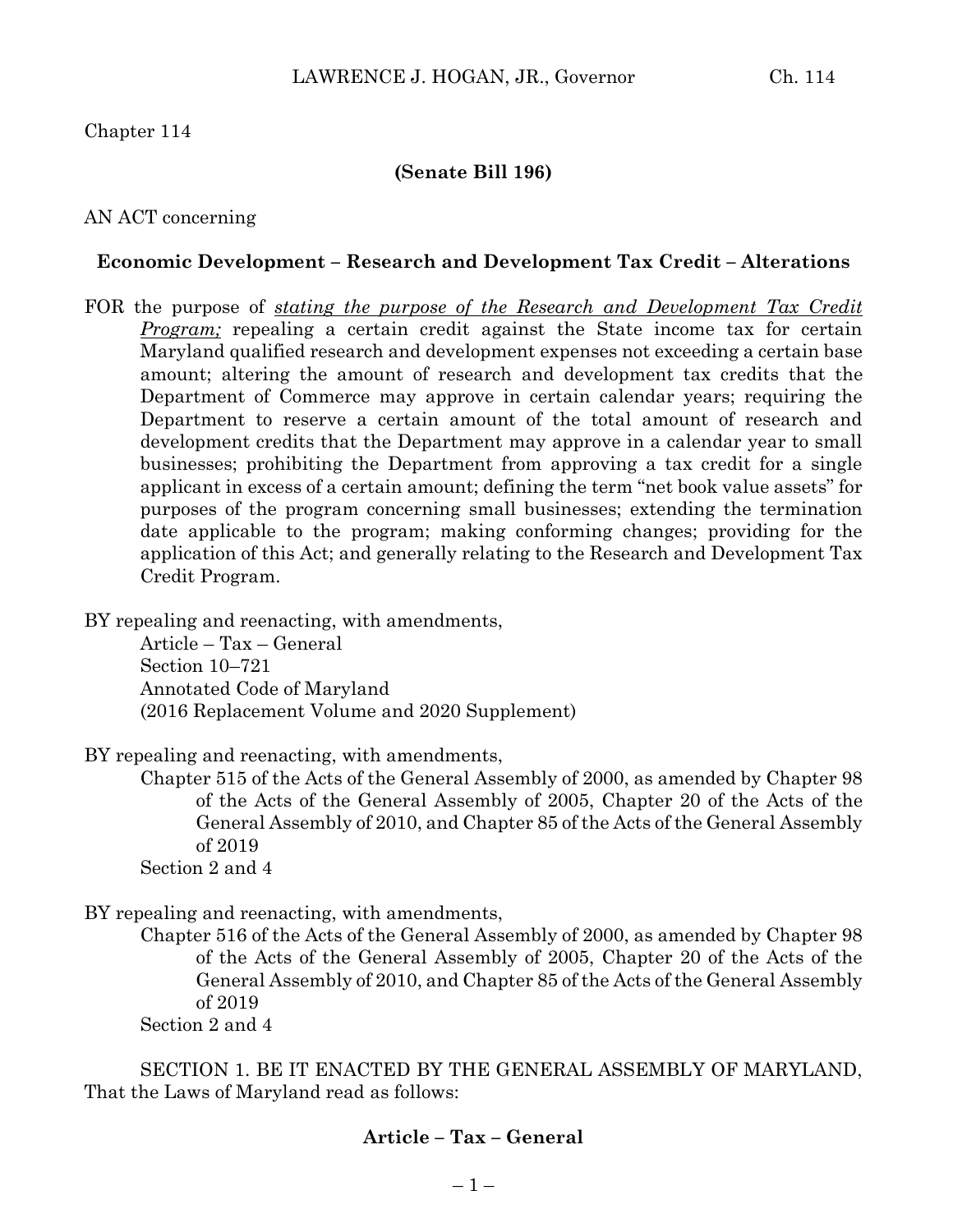10–721.

(a) (1) In this section the following words have the meanings indicated.

(2) "Department" means the Department of Commerce.

(3) "Maryland base amount" means the base amount as defined in  $\S 41(c)$ of the Internal Revenue Code that is attributable to Maryland, determined by:

(i) substituting "Maryland qualified research and development expense" for "qualified research expense";

(ii) substituting "Maryland qualified research and development" for "qualified research"; and

(iii) using, instead of the "fixed base percentage":

1. the percentage that the Maryland qualified research and development expense for the 4 taxable years immediately preceding the taxable year in which the expense is incurred is of the gross receipts for those years; or

2. for a taxpayer who has fewer than 4 but at least 1 prior taxable year, the percentage as determined under item 1 of this item, determined using the number of immediately preceding taxable years that the taxpayer has.

(4) "Maryland gross receipts" means gross receipts that are reasonably attributable to the conduct of a trade or business in this State, determined under methods prescribed by the Comptroller based on standards similar to the standards under § 10–402 of this title.

(5) "Maryland qualified research and development" means qualified research as defined in § 41(d) of the Internal Revenue Code that is conducted in this State.

(6) "Maryland qualified research and development expenses" means qualified research expenses as defined in § 41(b) of the Internal Revenue Code incurred for Maryland qualified research and development.

# **(7) "NET BOOK VALUE ASSETS" MEANS THE TOTAL OF A BUSINESS'S NET VALUE OF ASSETS, INCLUDING INTANGIBLES BUT NOT INCLUDING LIABILITIES, MINUS DEPRECIATION AND AMORTIZATION.**

**[**(7)**] (8)** "Small business" means a for–profit corporation, limited liability company, partnership, or sole proprietorship with net book value assets totaling, at the beginning or the end of the taxable year for which Maryland qualified research and development expenses are incurred, as reported on the balance sheet, less than \$5,000,000.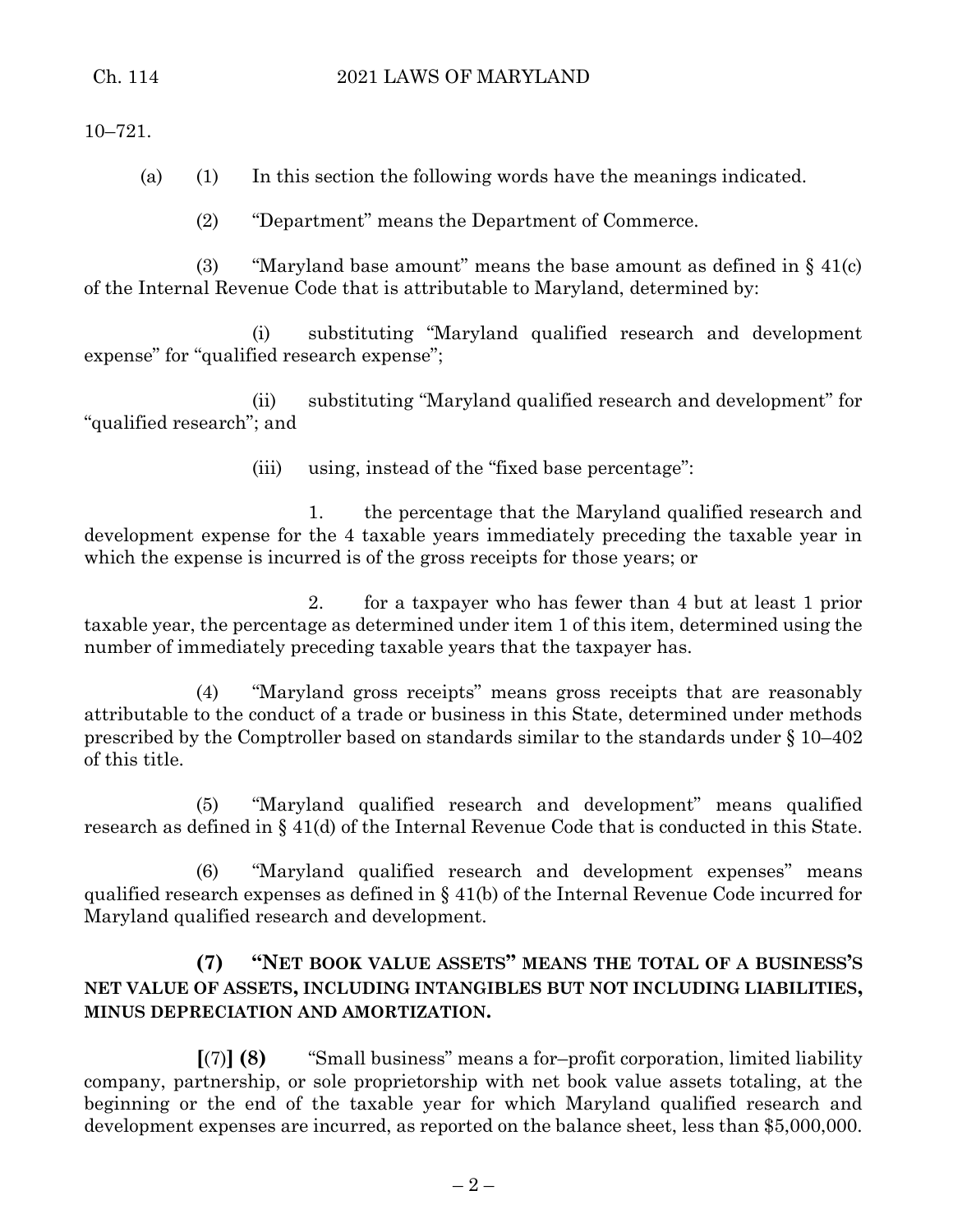# (b) *(1) THE PURPOSE OF THE RESEARCH AND DEVELOPMENT TAX CREDIT PROGRAM IS TO FOSTER INCREASED RESEARCH ACTIVITIES AND EXPENDITURES IN MARYLAND.*

*(2)* Subject to the limitations of this section, an individual or a corporation may claim credits against the State income tax in an amount equal to**[**:

(1) 3% of the Maryland qualified research and development expenses, not exceeding the Maryland base amount for the individual or corporation, paid or incurred by the individual or corporation during the taxable year; and

(2)**]** 10% of the amount by which the Maryland qualified research and development expenses paid or incurred by the individual or corporation during the taxable year exceed the Maryland base amount for the individual or corporation.

(c) (1) By November 15 of the calendar year following the end of the taxable year in which the Maryland qualified research and development expenses were incurred, an individual or corporation shall submit an application to the Department for the credits allowed under subsection  $[(b)(1)$  and  $(2)]$  **(B)** of this section.

(2) **[**(i) Except as provided under paragraph (4) of this subsection**] FOR EACH CALENDAR YEAR**, the total amount of credits approved by the Department under subsection **[**(b)(1)**] (B)** of this section may not exceed**[**:

1. \$4,500,000 in calendar year 2016; and

2. \$5,500,000 in calendar year 2017 and each calendar year thereafter**] \$12,000,000**.

# **(3) (I) EXCEPT AS PROVIDED IN PARAGRAPH (5) OF THIS SUBSECTION, EACH CALENDAR YEAR, THE DEPARTMENT SHALL RESERVE \$3,500,000 OF THE CREDITS AUTHORIZED UNDER SUBSECTION (B) OF THIS SECTION FOR APPLICANTS THAT ARE SMALL BUSINESSES.**

(ii) Subject to paragraph **[**(4)**] (5)** of this subsection, if the total amount of credits applied for by all **[**individuals and corporations**] SMALL BUSINESSES** under **[**subsection (b)(1) of**]** this section exceeds the **[**maximum**] AMOUNT** specified under subparagraph (i) of this paragraph, the Department shall approve a credit **[**under subsection (b)(1) of this section**]** for each applicant in an amount equal to the product of multiplying the credit applied for by the applicant times a fraction:

1. the numerator of which is the **[**maximum**] AMOUNT** specified under subparagraph (i) of this paragraph; and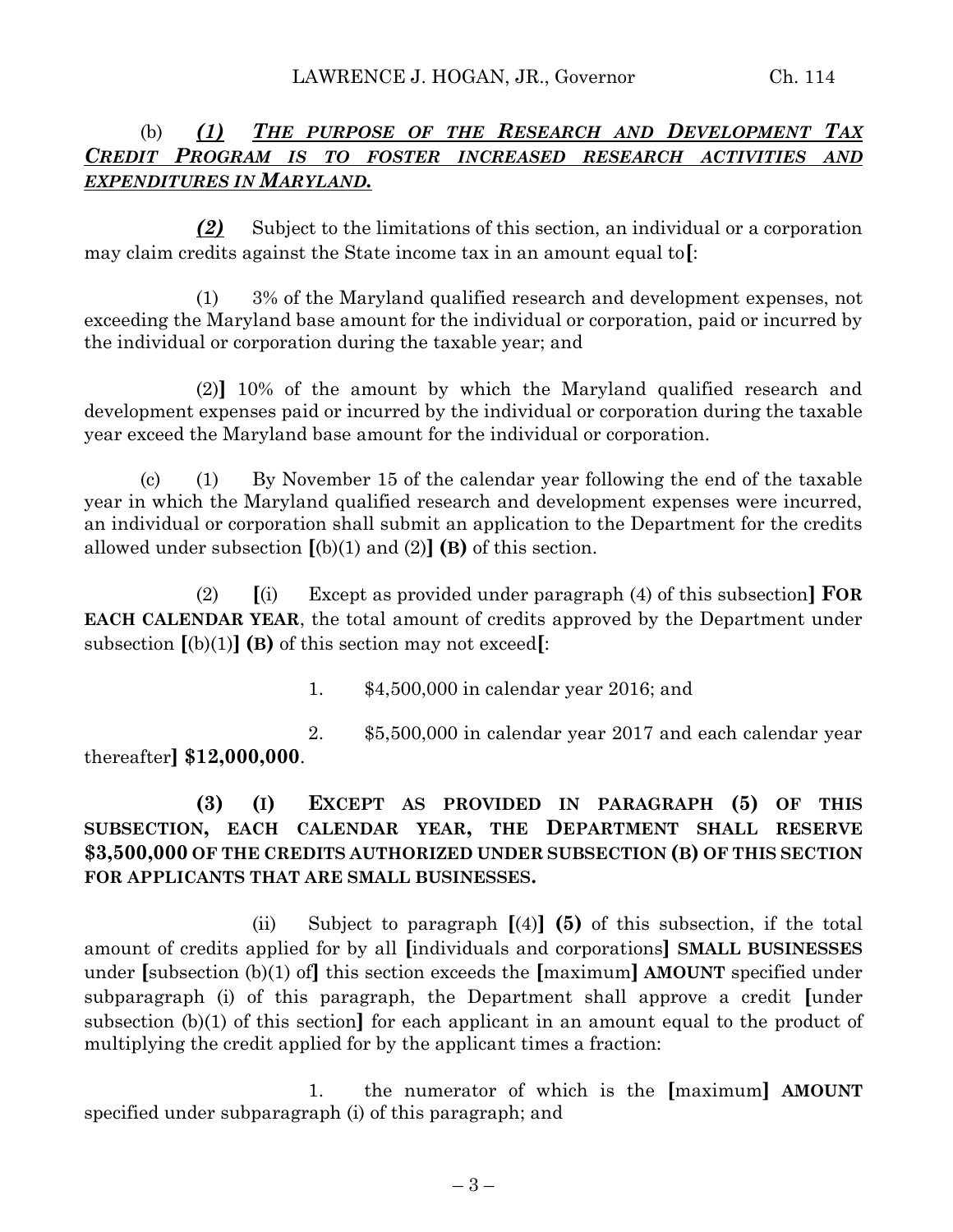### Ch. 114 2021 LAWS OF MARYLAND

2. the denominator of which is the total of all credits applied for by all **[**applicants**] SMALL BUSINESSES** under **[**subsection (b)(1) of**]** this section in the calendar year.

 $\lceil(3)\rceil$  **(4)** (i) Except as provided in paragraph  $\lceil(4)\rceil$  **(5)** of this subsection, **FOR EACH CALENDAR YEAR,** the total amount of credits approved by the Department under **[**subsection (b)(2) of**]** this section to applicants **THAT ARE NOT SMALL BUSINESSES** may not exceed**[**:

1. \$4,500,000 in calendar year 2016; and

2. \$6,500,000 in calendar year 2017 and each calendar year thereafter**] \$8,500,000**.

(ii) Subject to paragraph **[**(4)**] (5)** of this subsection, if the total amount of credits applied for by all **[**individuals and corporations under subsection (b)(2) of this section**] APPLICANTS THAT ARE NOT SMALL BUSINESSES** exceeds the maximum specified under subparagraph (i) of this paragraph, the Department shall approve a credit under **[**subsection (b)(2) of**]** this section for each applicant in an amount equal to the product of multiplying the credit applied for by the applicant times a fraction:

1. the numerator of which is the maximum specified under subparagraph (i) of this paragraph; and

2. the denominator of which is the total of all credits applied for by all applicants **[**under subsection (b)(2) of this section**] THAT ARE NOT SMALL BUSINESSES** in the calendar year.

**[**(4)**] (5)** (i) For any calendar year, if **[**the maximum specified under paragraph (2)(i) of this subsection exceeds**]** the total amount of credits applied for by all **[**individuals and corporations under subsection (b)(1) of this section**] SMALL BUSINESSES IS LESS THAN \$3,500,000**, the **[**maximum**] AMOUNT** specified under paragraph **[**(3)(i)**] (4)(I)** of this subsection shall be increased for that calendar year by an amount equal to the **[**amount by which the maximum specified under paragraph (2)(i) of this subsection exceeds the total amount of credits applied for by all individuals and corporations under subsection (b)(1) of this section**] DIFFERENCE BETWEEN \$3,500,000 AND THE TOTAL AMOUNT OF CREDITS APPLIED FOR BY SMALL BUSINESSES**.

(ii) For any calendar year, if **[**the maximum specified under paragraph (3)(i) of this subsection exceeds**]** the total amount of credits applied for by all **[**individuals and corporations under subsection (b)(2) of this section**] APPLICANTS THAT ARE NOT SMALL BUSINESSES IS LESS THAN \$8,500,000**, the **[**maximum**] AMOUNT** specified under paragraph  $[(2)(i)]$  (3)(I) of this subsection shall be increased for that calendar year by an amount equal to the **[**amount by which the maximum specified under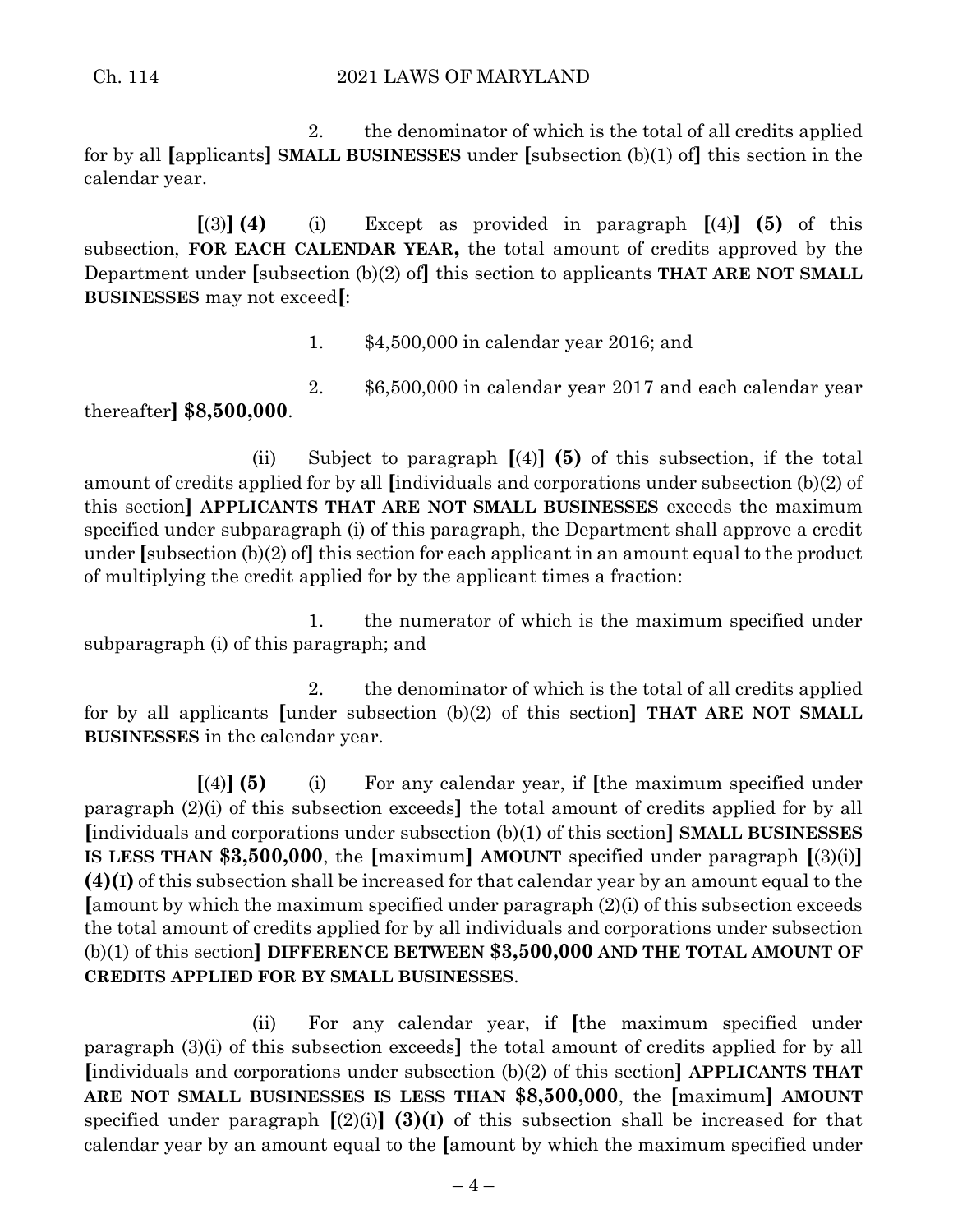paragraph (3)(i) of this subsection exceeds the total amount of credits applied for by all individuals and corporations under subsection (b)(2) of this section**] DIFFERENCE BETWEEN \$8,500,000 AND THE TOTAL AMOUNT OF CREDITS APPLIED FOR BY APPLICANTS THAT ARE NOT SMALL BUSINESSES**.

## **(6) THE DEPARTMENT MAY NOT APPROVE A TAX CREDIT FOR ANY SINGLE APPLICANT IN AN AMOUNT EXCEEDING \$250,000.**

**[**(5)**] (7)** By February 15 of the calendar year following the end of the year in which the individual or corporation submitted an application for the credit in accordance with paragraph (1) of this subsection, the Department shall certify to the individual or corporation the amount of the research and development tax credits approved by the Department for the individual or corporation under **[**subsection (b)(1) and (2) of**]** this section.

**[**(6)**] (8)** To claim the approved credits allowed under this section, an individual or corporation shall:

(i) 1. file an amended income tax return for the taxable year in which the Maryland qualified research and development expense was incurred; and

2. attach a copy of the Department's certification of the approved credit amount to the amended income tax return; or

(ii) subject to subsection (d) of this section, attach a copy of the Department's certification of the approved credit amount to an income tax return filed for any of the 7 taxable years after the taxable year in which the Maryland qualified research and development expenses were incurred.

(d) (1) Except as provided in paragraph (2) of this subsection, if the credit allowed under this section in any taxable year exceeds the State income tax for that taxable year, an individual or corporation may apply the excess as a credit against the State income tax for succeeding taxable years until the earlier of:

(i) the full amount of the excess is used; or

(ii) the expiration of the 7th taxable year after the taxable year in which the Maryland qualified research and development expense was incurred.

(2) If the credit allowed under this section in any taxable year exceeds the State income tax for that taxable year, a small business may claim a refund in the amount of the excess.

(e) (1) In determining the amount of the credit under this section: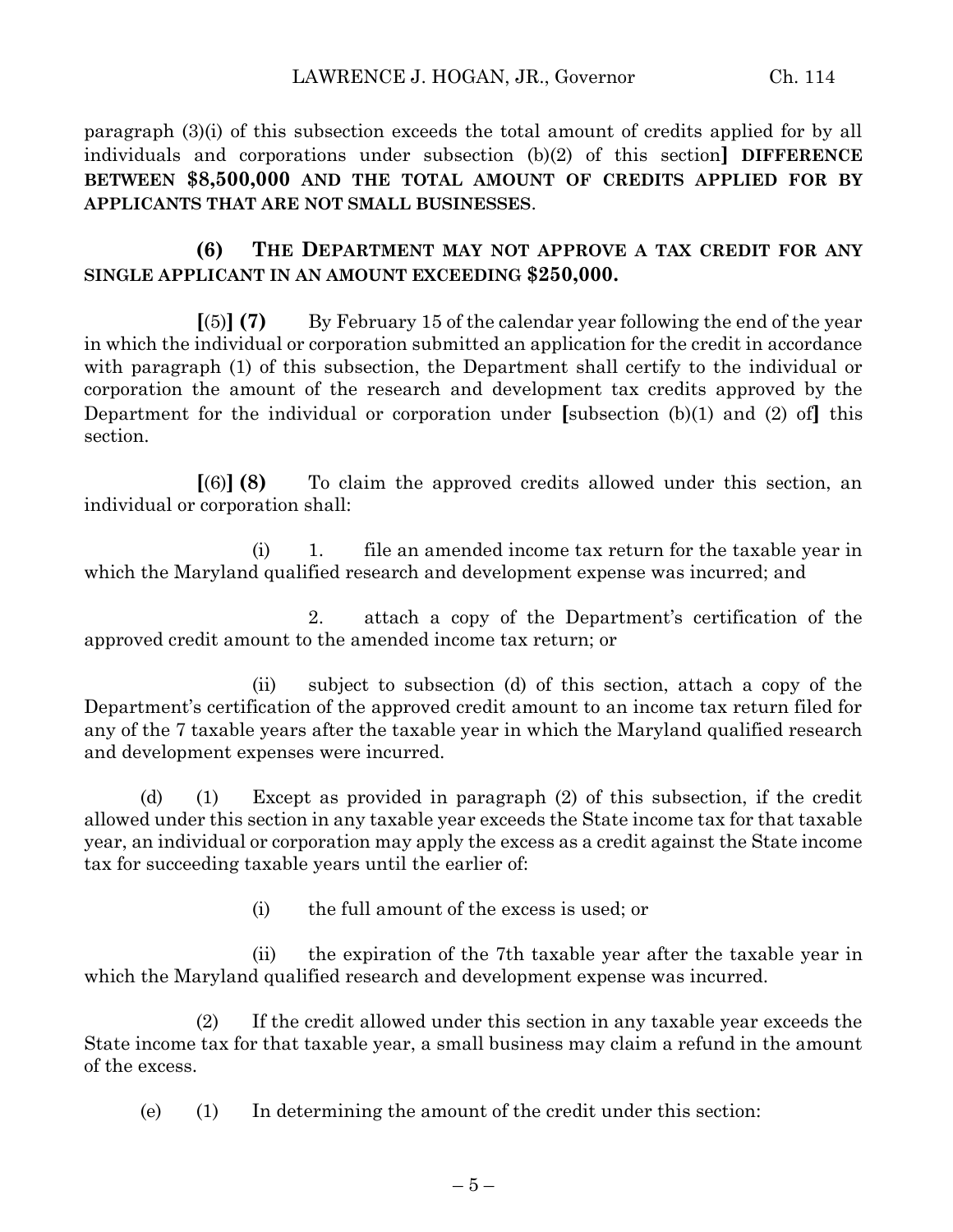(i) all members of the same controlled group of corporations, as defined under § 41(f) of the Internal Revenue Code, shall be treated as a single taxpayer; and

(ii) the credit allowable by this section to each member shall be its proportionate shares of the qualified research expenses giving rise to the credit.

(2) The Comptroller shall adopt regulations providing for:

(i) determination of the amount of the credit under this section in the case of trades or businesses, whether or not incorporated, that are under common control;

(ii) pass–through and allocation of the credit in the case of estates and trusts, partnerships, unincorporated trades or businesses, and S corporations;

(iii) adjustments in the case of acquisitions and dispositions described in § 41(f)(3) of the Internal Revenue Code; and

(iv) determination of the credit in the case of short taxable years.

(3) The regulations adopted under paragraph (2) of this subsection shall be based on principles similar to the principles applicable under § 41 of the Internal Revenue Code and regulations adopted thereunder.

(f) (1) The Department of Commerce and the Comptroller jointly shall adopt regulations to prescribe standards for determining when research or development is considered conducted in the State for purposes of determining the credit under this section.

(2) In adopting regulations under this subsection, the Department and the Comptroller may consider:

(i) the location where services are performed;

(ii) the residence or business location of the person or persons performing services;

(iii) the location where supplies used in research and development are consumed; and

(iv) any other factors that the Department determines are relevant for the determination.

(g) (1) In accordance with  $\S 2.5-109$  of the Economic Development Article, the Department shall report on the credits approved under this section.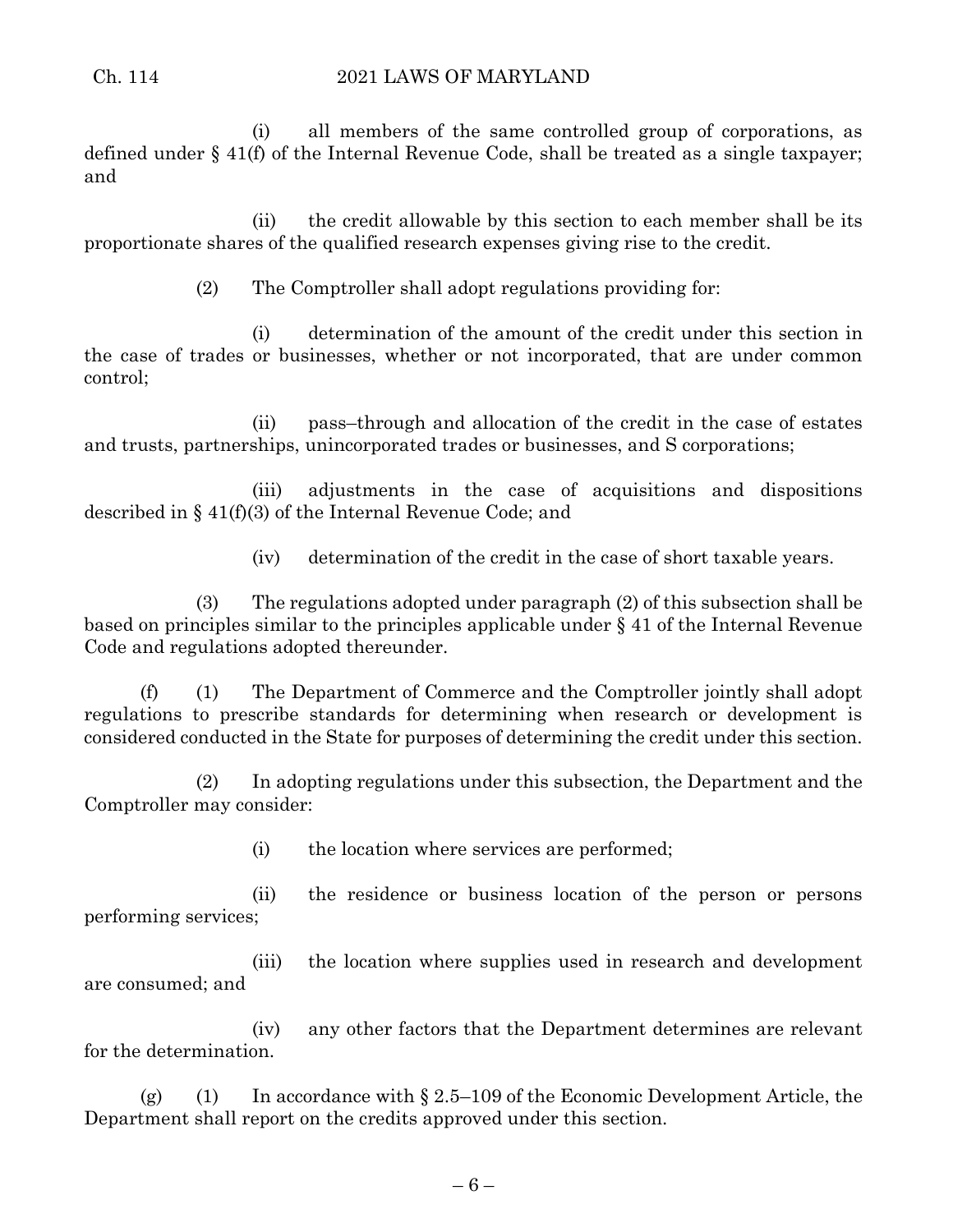(2) The report required under paragraph (1) of this subsection shall include for each individual or corporation approved to receive a credit under **[**subsection (b)(1) and (2) of**]** this section in the prior calendar year:

- (i) the individual's or corporation's name and address; and
- (ii) the amount of the credit approved.

(3) The report required under paragraph (1) of this subsection shall include the name of the individual or corporation and the aggregate amount of credits approved in all calendar years for each individual or corporation under **[**subsection (b)(1) and (2) of**]** this section.

(4) The report required under paragraph (1) of this subsection shall summarize for the credits approved under **[**subsection (b)(1) of this section and for the credits approved under subsection (b)(2) of**]** this section:

(i) the total number of applicants for credits under this section in each calendar year;

(ii) the number of applications for which a tax credit was approved in each calendar year; and

(iii) the total credits authorized under this section for all calendar years under this section.

(h) If the provisions of  $\S 41$  of the Internal Revenue Code governing the federal research and development tax credit are repealed or terminate, the provisions of this section continue to operate as if the provisions of § 41 of the Internal Revenue Code remain in effect, and the Maryland research and development tax credit under this section shall continue to be available.

## **Chapter 515 of the Acts of 2000, as amended by Chapter 98 of the Acts of 2005, Chapter 20 of the Acts of 2010, and Chapter 85 of the Acts of 2019**

SECTION 2. AND BE IT FURTHER ENACTED, That:

(a) Except as otherwise provided in this section, this Act shall be applicable to all taxable years beginning after December 31, 1999 but before January 1, **[**2021**] 2026**.

(b) If a taxpayer's taxable year for income tax purposes is not the calendar year:

(1) for the taxable year that ends in calendar year 2000, the taxpayer may apply for a prorated credit for research and development expenses paid or incurred in the taxable year for that part of the taxable year that falls in calendar year 2000; and